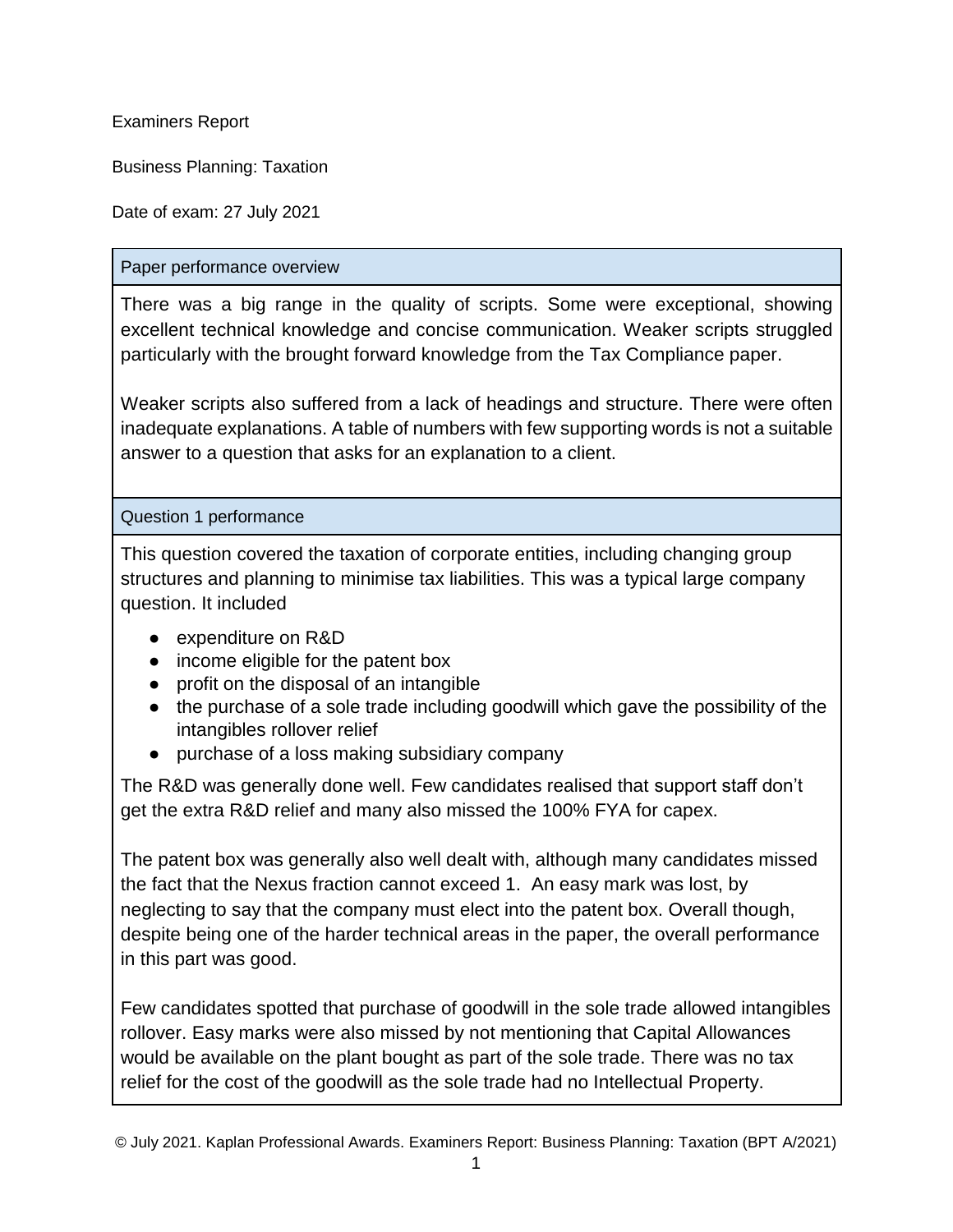Many candidates concluded that the profit on the brand would be taxed as a chargeable gain despite the fact that work to create the brand on a new battery must surely all be post April 2002. This indicates a lack of commercial thought. Some candidates ignored this completely as they seemed unaware of the significance of April 2002 for intangibles.

Several candidates talked about Terminal Loss Relief for Randall's losses. This was not relevant as Randall was not closing down. Other discussion on the use of Randall's losses was polarised. Several candidates gave an excellent lucid summary of the impact of Randall joining Beloff's group. Many others were quite frankly incoherent.

## Question 2 performance

This question covered the taxation of owner managed businesses. It involved a new business setting up with losses in the first two years of the business. Candidates were first required to identify the best use of the losses. There were then some straightforward marks available for discussing the future business structure.

It was disturbing how few candidates realised that sole trader losses are established by tax year. Knowledge of basis periods and opening year rules was generally woeful. Many candidates believed that all losses in the 1<sup>st</sup> 4 years are amalgamated together in one carry back claim. In reality, each tax year must be considered separately.

There was little understanding that a loss relief claim can reinstate the personal allowance in a year in which it was previously restricted by high income. Few students were able to calculate tax saving at the margin. Many went into quite unnecessary lengthy reconstructions of entire income tax computations.

Several candidates explained about the need to file a tax return despite the fact that the client had owned a rental property for several years so would already be familiar with this. Few thought about compulsory or voluntary VAT registration, or the employment status of the "assistant".

Some candidates referred to the capital goods scheme if the client bought a computer costing more than £50,000. This is a small manufacturing business. It is most unlikely to buy a computer costing that amount.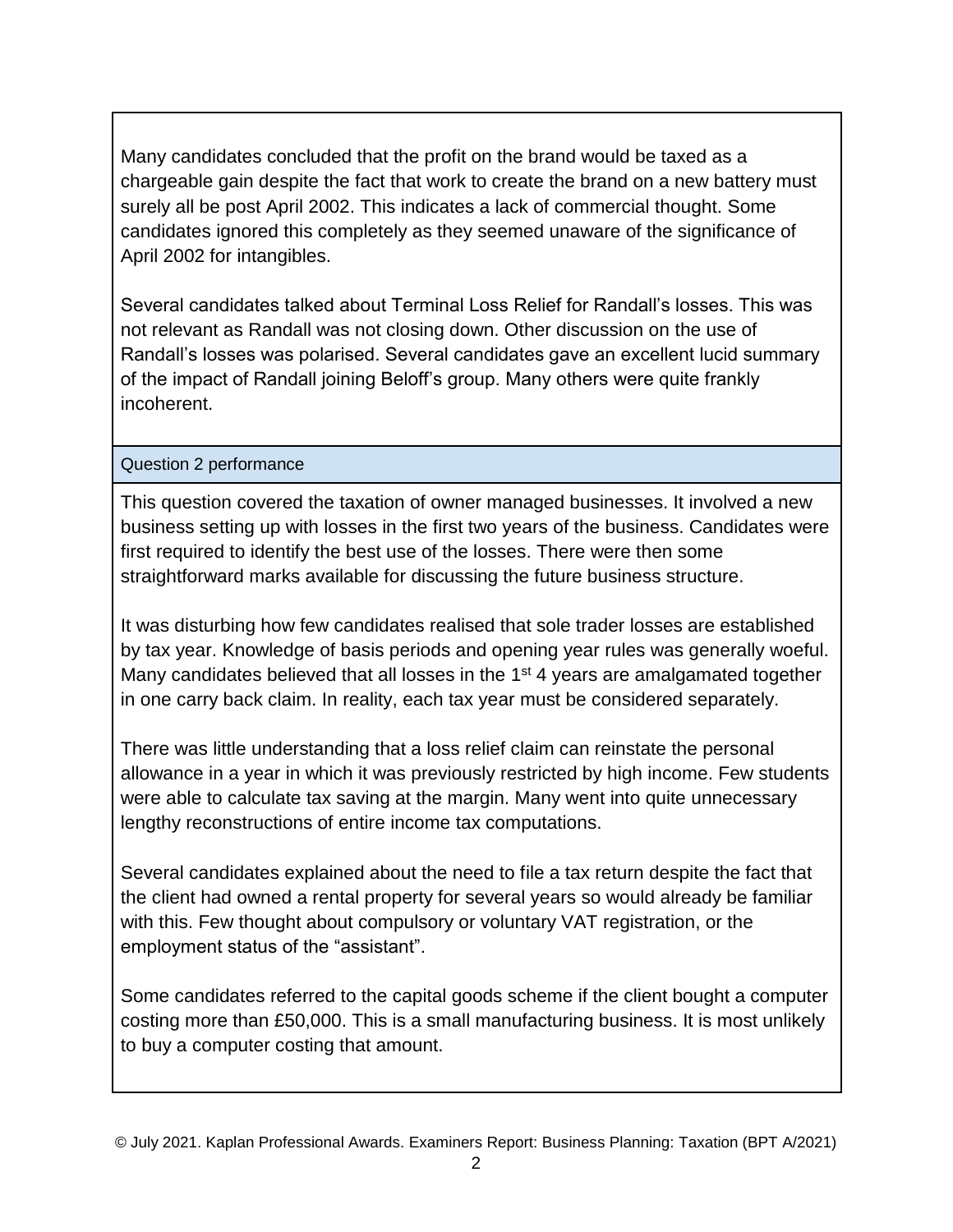Several students included lengthy sections of completely irrelevant material regarding IR35. Given the nature of her business there was no way this could be of any relevance.

Few candidates explained the timing of a large tax bill that would arise when the business became profitable.

Question 3 performance

This question focused on personal taxation. It covered the tax consequences following the death of a client. Initial work had been performed by an incompetent predecessor and the candidates were asked to correct the work done.

Few candidates considered the income tax and CGT position of the deceased for the period up to death. This produced an IT and CGT liability which would then be an allowable deduction from the IHT estate.

There was predictable confusion between exemptions from IT and CGT (e.g. for premium bonds and ISAs) compared to exemptions from IHT (which don't exist). Some candidates were unaware that death is not a chargeable event for CGT.

Many candidates failed to split their answers into the different taxes, preferring to merge them all into one confused paragraph. This may have been caused by timing issues as there was evidence that some candidates had to rush this final question.

Many candidates suggested claiming gift relief to defer the gain on the painting. This was not available as it was neither a business asset nor a gift into a trust. No candidates considered a deed of variation to redirect the sculpture from the uncle's estate.

Many candidates were hopelessly confused about the basic principles of IHT calculations. This knowledge from Tax Compliance is needed in this paper. There was a common belief that quoted shares were likely to benefit from 50% BPR. This is only true if someone controls the company. As the entire portfolio is only valued at £90,000, this is clearly impossible. Again, evidence of an absence of commercial thinking.